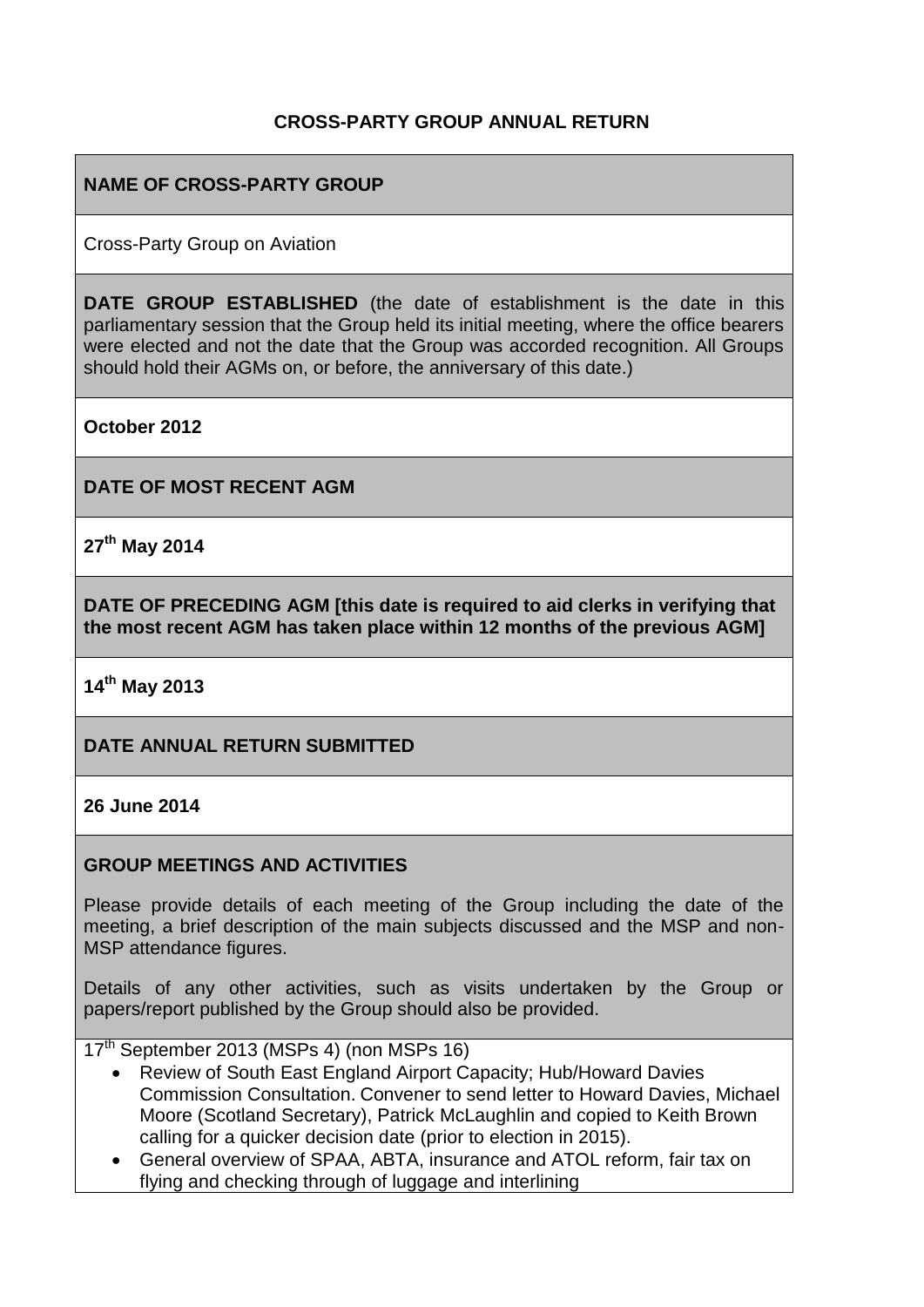27 November 2013 (MSPs 5) (non MSPs 14)

- Discussion about Scottish Government purchase of Prestwick Airport.
- Convener to send letter to Deputy First Minister encouraging the Scottish Government to find a new owner as quickly as possible and asking Scottish Government to continue dialogue with the other Scottish airports.
- Sustainable aviation
- Convenor asked airlines to form a working group to pull together a report of environmental measures being taken by airlines. Airlines to report back to convener with timescales for this.
- Airports also asked to contribute to the report.
- Report will be compiled and sent to Scottish and UK Transport and Environment ministers and the Westminster All Party Group on Aviation.

26th February 2013 (MSPs 6) (non MSPs 19)

- Assistance for passengers with disabilities
- Airports and airlines will write a briefing note on passengers with disabilities.
- Convenor will email other airline members asking for their contributions.
- Briefing note will be discussed at the May meeting before being circulated to disability groups.
- Note will form the basis of a second members debate highlighting steps that have been made to address issues

 $27<sup>th</sup>$  May 2014 (MSPs 5) (non MSPs 14)

- Assistance for passengers with disabilities
- Discussion of briefing note on best practice from airports and airlines
- Presentation "Introduction to National Air Traffic Service"

### **MSP MEMBERS OF THE GROUP**

Please provide names and party designation of all MSP members of the Group.

Colin Keir (SNP) George Adam (SNP) Dave Stewart (Labour) John Scott (Conservative) Chic Brodie (SNP) Gordon Macdonald (SNP) Dennis Robertson (SNP) Clare Adamson (SNP) Maureen Watt (SNP)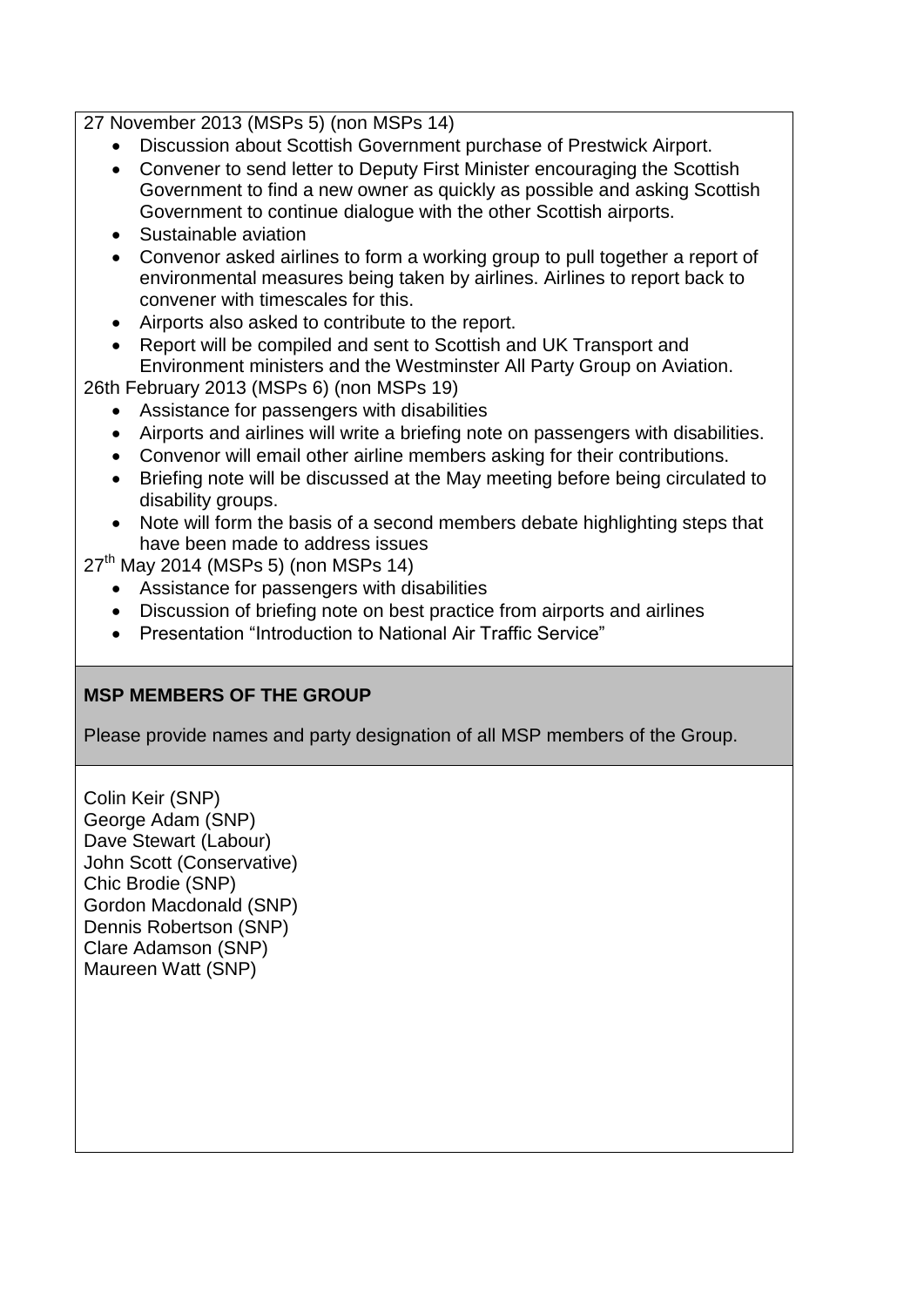# **NON-MSP MEMBERS OF THE GROUP**

For organisational members please provide only the name of the organisation, it is not necessary to provide the name(s) of individuals who may represent the organisation at meetings of the Group.

| <b>Individuals</b> |                                                                                                                                                                                                                                                                                                                                                                                                                                                                         |
|--------------------|-------------------------------------------------------------------------------------------------------------------------------------------------------------------------------------------------------------------------------------------------------------------------------------------------------------------------------------------------------------------------------------------------------------------------------------------------------------------------|
| Organisations      | <b>Edinburgh Airport</b><br><b>Glasgow Airport</b><br>Aberdeen Airport<br><b>Prestwick Airport</b><br>Highlands & Islands Airports Ltd<br>easyJet<br>Flybe<br><b>British Airways</b><br>Virgin<br>Loganair<br><b>Barrhead Travel</b><br>Scottish Passenger Agents Association<br><b>NATs</b><br><b>Scottish Enterprise</b><br><b>Scottish Chamber of Commerce</b><br><b>Edinburgh Chamber of Commerce</b><br><b>Visit Scotland</b><br><b>NESTRANS</b><br><b>HITRANS</b> |

### **GROUP OFFICE BEARERS**

Please provide names for all office bearers. The minimum requirement is that two of the office bearers are MSPs and one of these is Convener – beyond this it is a matter for the Group to decide upon the office bearers it wishes to have. It is permissible to have more than one individual elected to each office, for example, coconveners or multiple deputy conveners.

| Convener               | <b>Colin Keir MSP</b>    |
|------------------------|--------------------------|
| <b>Deputy Convener</b> | <b>Chic Brodie MSP</b>   |
| Secretary              | <b>Edinburgh Airport</b> |
| <b>Treasurer</b>       |                          |